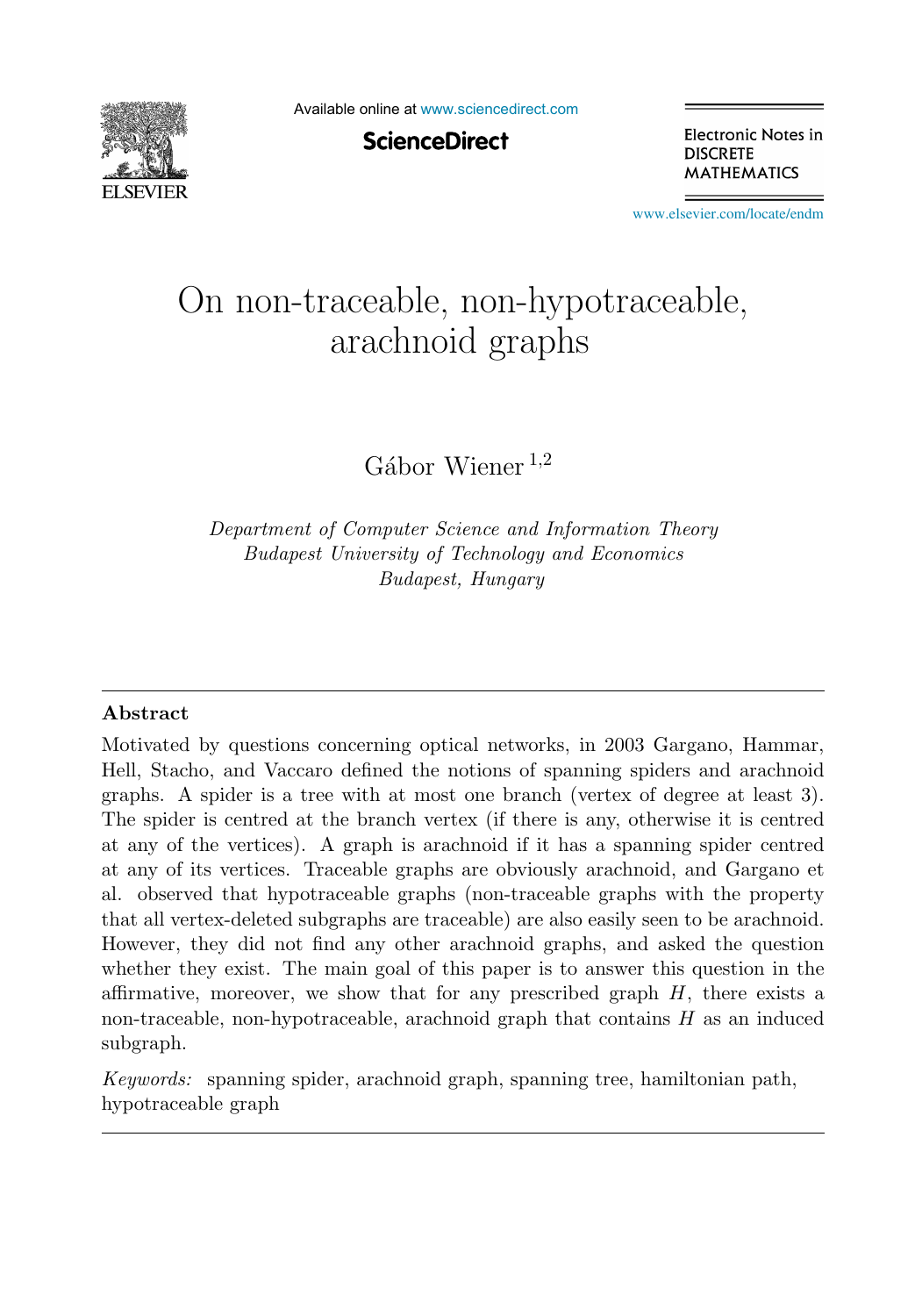## **1 Introduction**

All graphs considered in this paper are finite, simple, and connected. For a graph G,  $V(G)$  and  $E(G)$  denotes the set of vertices and the set of edges of G, respectively. Let  $X, Y \subseteq V(G)$ ,  $v \in V(G)$ . Then  $d_G(v)$  is the degree of v in G,  $d_G(X, Y)$  denotes the number of edges between X and Y in G,  $d_G(X) := d_G(X, V(G) \setminus X)$ . The subgraph of G induced by the vertex set X is denoted by  $G[X]$  and  $G - X := G[V(G) \setminus X], G - v := G - \{v\}$  for any  $v \in V(G)$  and for  $e \in E(G)$ ,  $G - e$  denotes the graph obtained by deleting e from  $E(G)$ .  $G \cup H$  denotes the disjoint union of graphs G and H. Actually, we also use this notation for the graph with vertex set  $V(G) \cup V(H)$  and edge set  $E(G) \cup E(H)$  if G and H are subgraphs of the same graph.

The leaf number of a graph  $G$ , denoted by  $l(G)$  is the number of vertices of degree 1 in G. The minimum leaf number of a graph G, denoted by  $m(G)$  is the minimum number of leaves of the spanning trees of  $G$ . The *path-covering* number of G, denoted by  $\mu(G)$  is the minimum number of vertex-disjoint paths that cover the vertices of  $G$  (a path may consist of just one vertex). The branch number of G, denoted by  $s(G)$  is the minimum number of branch vertices (vertices of degree at least 3) of the spanning trees of  $G$ . Each of these graph parameters play an important role in designing cost-efficient optical networks  $([6], [2])$  and they are all NP-hard to compute, because of their straightforward connection to traceability of graphs. Gargano, Hammar, Hell, Stacho, and Vaccaro [2] defined the notion of spanning spiders: these are spanning trees with at most one branch. The spider is *centred* at the branch vertex (if there is any, otherwise it is centred at any of the vertices). They studied the parameter  $s(G)$  and graphs with  $s(G) \leq 1$ . They also defined arachnoid graphs; these are graphs that have a spanning spider centred at any of their vertices. Traceable graphs are obviously arachnoid, and Gargano et al. observed that hypotraceable graphs (non-traceable graphs with the property that all vertex-deleted subgraphs are traceable, see [7], [8]) are also easily seen to be arachnoid [2]. However, they did not find any other arachnoid graphs, and asked the question whether they exist. The main goal of this paper is to answer this question in the affirmative, moreover, we show that for any prescribed graph  $H$ , there exists a non-traceable, non-hypotraceable, arachnoid graph that contains  $H$  as an induced subgraph.

<sup>1</sup> Research was supported by grant no. OTKA 108947 of the Hungarian Scientific Research Fund and by the János Bolyai Research Scholarship of the Hungarian Academy of Sciences.

<sup>2</sup> Email: wiener@cs.bme.hu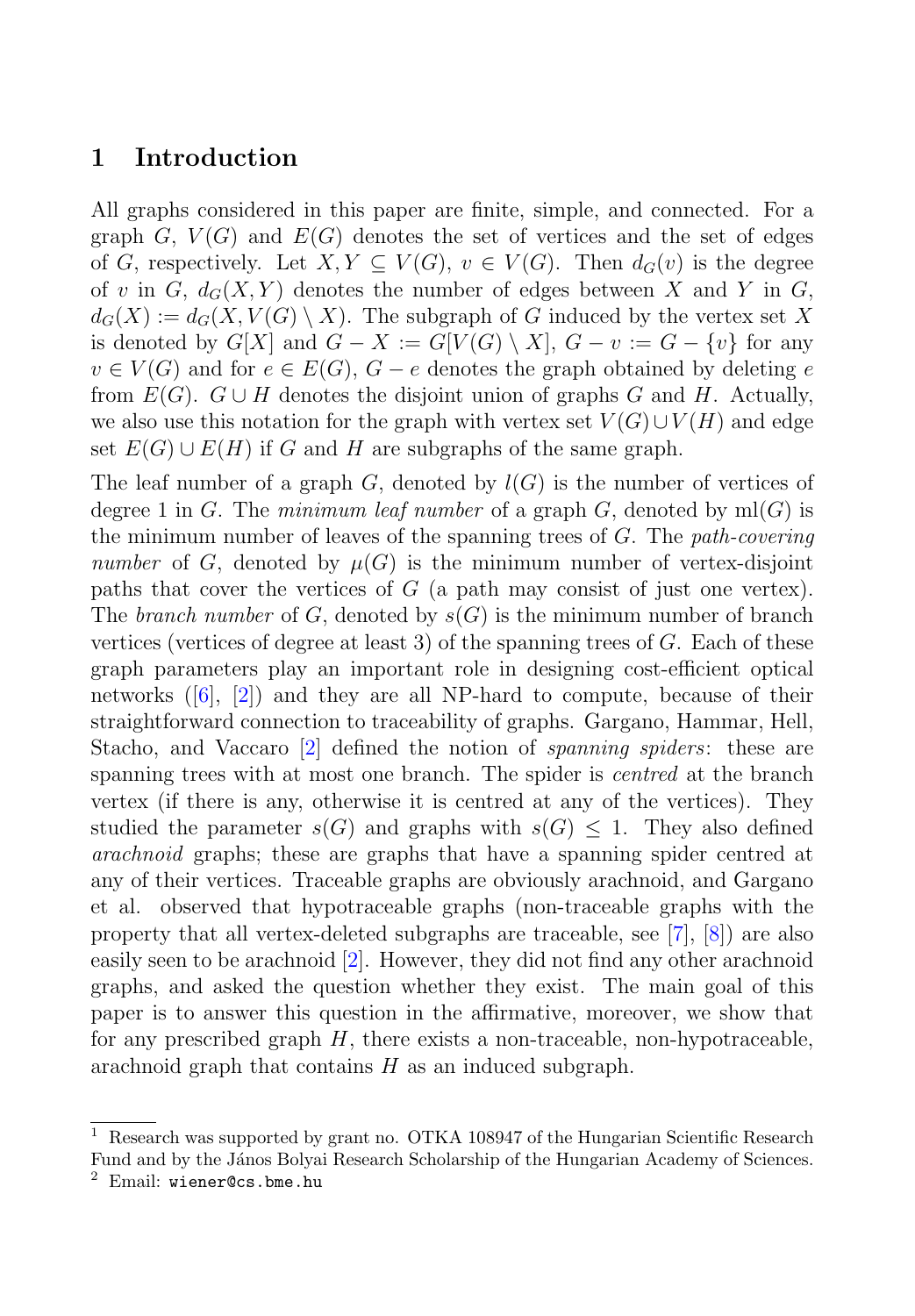## **2 Path-critical graphs**

First we construct graphs G for any  $\mu \geq 1$  with the property  $\mu(G - v)$  $\mu(G) - 1 = \mu$  for each  $v \in V(G)$  (these will be called path-critical graphs). The existence of such graphs is far from from obvious: for  $\mu = 1$  these are the hypotraceable graphs, whose existence was an open problem till 1975, when Horton found such a graph on 40 vertices (see [10], [8]) disproving the conjecture of Kapoor, Kronk, and Lick [5]. Actually, even the existence of graphs without concurrent longest paths was an open question from 1966 to 1969 (raised by Gallai  $|1|$  and settled by Walther  $|9|$ ).

For the construction we need the notion of J-cells [4].

**Definition 2.1** A pair of vertices  $(a, b)$  of a graph G is said to be good if there exists a Hamiltonian path of G between them. A pair of pairs of vertices of  $G((a, b), (c, d))$  is said to be good if there exists a spanning subgraph of G consisting of two vertex-disjoint paths, one between  $a$  and  $b$  and another one between  $c$  and  $d$ .

**Definition 2.2** (Hsu, Lin [4]) The quintuple  $(H, a, b, c, d)$  is a J-cell if H is a graph and  $a, b, c, d \in V(H)$ , such that

- (i) The pairs  $(a, d)$ ,  $(b, c)$  are good in H.
- (ii) None of the pairs  $(a, b), (a, c), (b, d), (c, d), (a, b), (c, d), (a, c), (b, d)$ are good in H.
- (iii) For each  $v \in V(H)$  there is a good pair in  $H v$  among  $(a, b)$ ,  $(a, c)$ ,  $(b, d), (c, d), ((a, b), (c, d)), ((a, c), (b, d)).$

J-cells can be obtained by deleting two adjacent cubic vertices of a hypohamiltonian graph (non-hamiltonian graph, such that all vertex-deleted subgraphs are hamiltonian, see [3]), as was observed by Thomassen, who used J-cells to construct 3-connected hypotraceable graphs [8]. Here we generalize this construction. The smallest J-cell is obtained from the Petersen graph by deleting two adjacent vertices.

Let  $F_i = (H_i, a_i, b_i, c_i, d_i)$  be J-cells for  $i = 1, 2, \ldots, k$ . Now we define the graphs  $G_k$  as follows.  $G_k$  consists of vertex-disjoint copies of the graphs  $H_1, H_2, \ldots, H_k$ , the edges  $(b_i, a_{i+1}), (c_i, d_{i+1})$  for all  $i = 1, 2, \ldots k-1$ , and the edges  $(b_k, a_1), (c_k, d_1)$ . We will consider the graphs  $H_i$  as (induced) subgraphs of  $G_k$ .

Now we explore some useful properties of spanning trees and paths of  $G_k$ .

**Claim 2.3** Let T be a spanning tree of  $G_k$ . Then there are at most two indices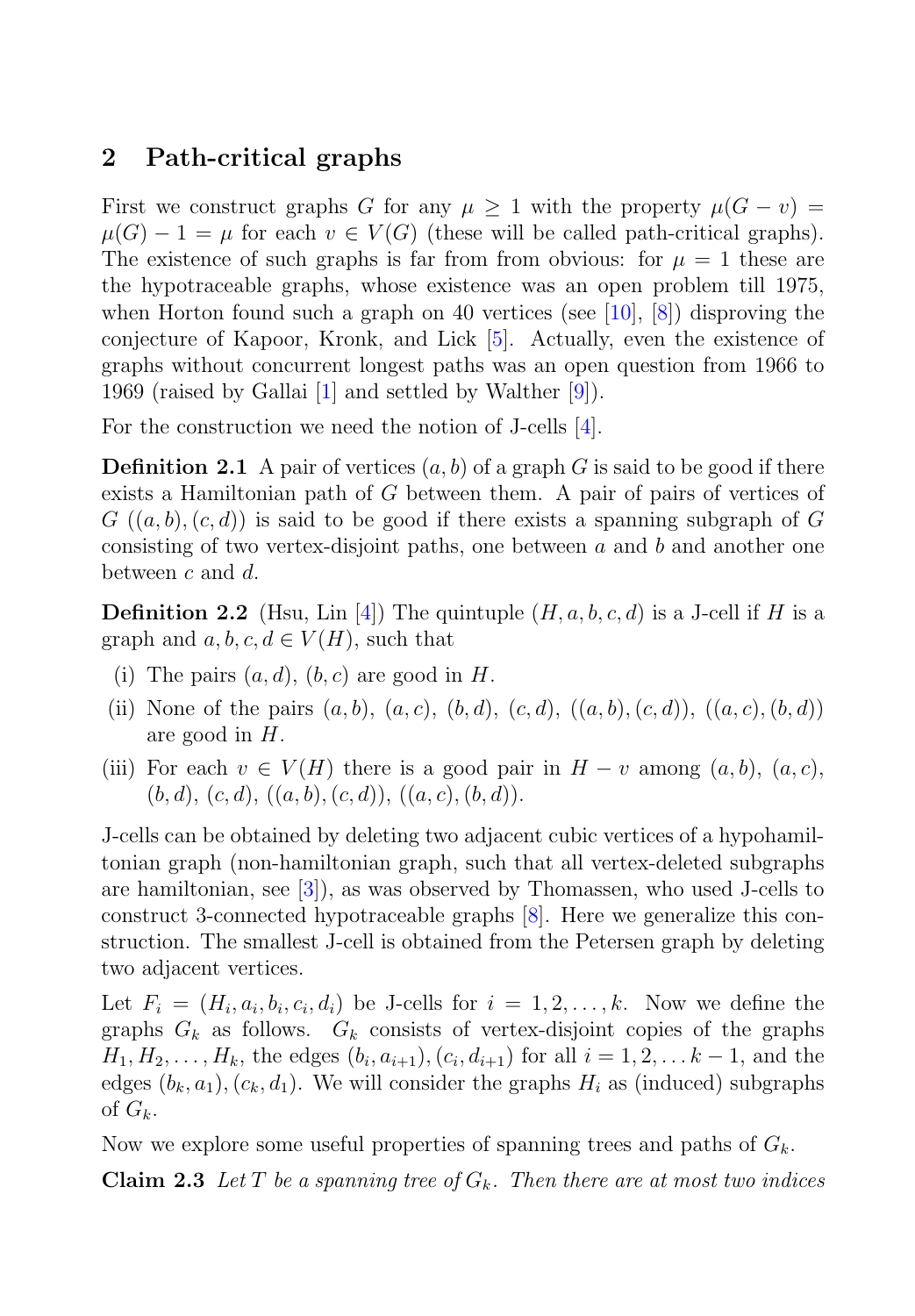i, such that all vertices in  $V(H_i)$  has degree 2 in T.

**Proof.** Suppose that all vertices in (say)  $V(H_1)$  has degree 2 in T. Then  $d_T(H_1)$  must be even (since  $d_T(H_1) = \sum_{v \in V(H_1)} d(v) - 2|E(T[V(H_1)])| =$  $2|V(H_1)| - 2|E(T[V(H_1)]|)$ , thus  $d_T(H_1)$  is 2 or 4. If  $d_T(H_1) = 2$ , then  $T[V(H_1)]$  is a hamiltonian path of  $H_1$  and by the second property of J-cells the endvertices of the path are either  $a_1$  and  $d_1$  or  $b_1$  and  $c_1$  (w.l.o.g. assume they are  $a_1$  and  $d_1$ ). Therefore the edges leaving  $V(H_1)$  in T are  $(b_k, a_1)$  and  $(c_k, d_1)$ , thus there are no edges between  $V(H_1)$  and  $V(H_2)$  in T. If  $d_T(H_1) = 4$ , then  $T[V(H_1)]$  is a spanning subgraph of  $H_1$  consisting of two vertex-disjoint paths. By the second property of J-cells, the endvertices of one of the paths are  $a_1$  and  $d_1$  and the endvertices of the other path are  $b_1$  and  $c_1$ . Thus in this case there is no path between  $a_1$  and  $b_1$  in  $T[V(H_1)]$ . It is clear now that if there is an index  $i \neq 1, 2$ , such that all vertices in  $V(H_i)$  has degree 2 in T, then  $T$  is not connected, a contradiction.  $\Box$ 

**Claim 2.4** Let  $l > 2$ . Then  $m l (G_{2l+1}) > l + 1$ .

**Proof.** Assume to the contrary that  $G_{2l+1}$  has a spanning tree T with at most l leaves. Then the number of vertices of degree at least 3 in T is at most  $l-2$ , thus the number of vertices not having degree 2 is at most  $2l - 2$ . This means that there are at least three indices i, such that  $V(H_i)$  only contains vertices of degree 2 in T, a contradicition by Claim 2.3.  $\Box$ 

**Claim 2.5**  $G_4$  has a hamiltonian path  $P$ , such that there is no edge of  $P$ between  $H_1$  and  $H_4$  and for any vertex  $v \in V(G_5)$  there is a hamiltonian path P of  $G_5 - v$ , such that there is no edge of P between  $H_1$  and  $H_5$ .

**Proof.** The first part of the claim is easy to see: there is a hamiltonian path of  $H_i$  between  $b_i$  and  $c_i$  and a hamiltonian path of  $H_{i+1}$  between  $a_{i+1}$  and  $d_{i+1}$ , by the first property of J-cells, thus  $H_1 \cup H_2$  and  $H_3 \cup H_4$  are hamiltonian, therefore there is a hamiltonian path  $P_1$  of  $H_1 \cup H_2$  starting at  $b_2$  and a hamiltonian path  $P_3$  of  $H_3 \cup H_4$  starting at  $a_3$ . Now  $E(P_1) \cup (b_2, a_3) \cup E(P_3)$ is a hamiltonian path of  $G_4$  without edges between  $H_1$  and  $H_4$ . Let now  $F = (H, a, b, c, d)$  be any of the J-cells used in the construction of  $G_5$  and let us check whether  $(a, b), (a, c), (b, d), (c, d), (a, b), (c, d),$  or  $((a, c), (b, d))$ is good in  $H - v$ . Let us number the J-cells used to construct  $G_5$ , such that  $H_3 = H$  in the first four cases, and  $H_2 = H$  in the last two cases. If  $(a, b) = (a_3, b_3)$  is good in  $H_3 - v$ , then let P be a hamiltonian path of  $H_3 - v$ between  $a_3$  and  $b_3$ . We have seen that  $H_i \cup H_{i+1}$  is hamiltonian, therefore  $H_i \cup H_{i+1}$  has a hamiltonian path starting at any of its vertices. Let  $P_1$  be a hamiltonian path of  $H_1 \cup H_2$  starting at  $b_2$  and let  $P_4$  be a hamiltonian path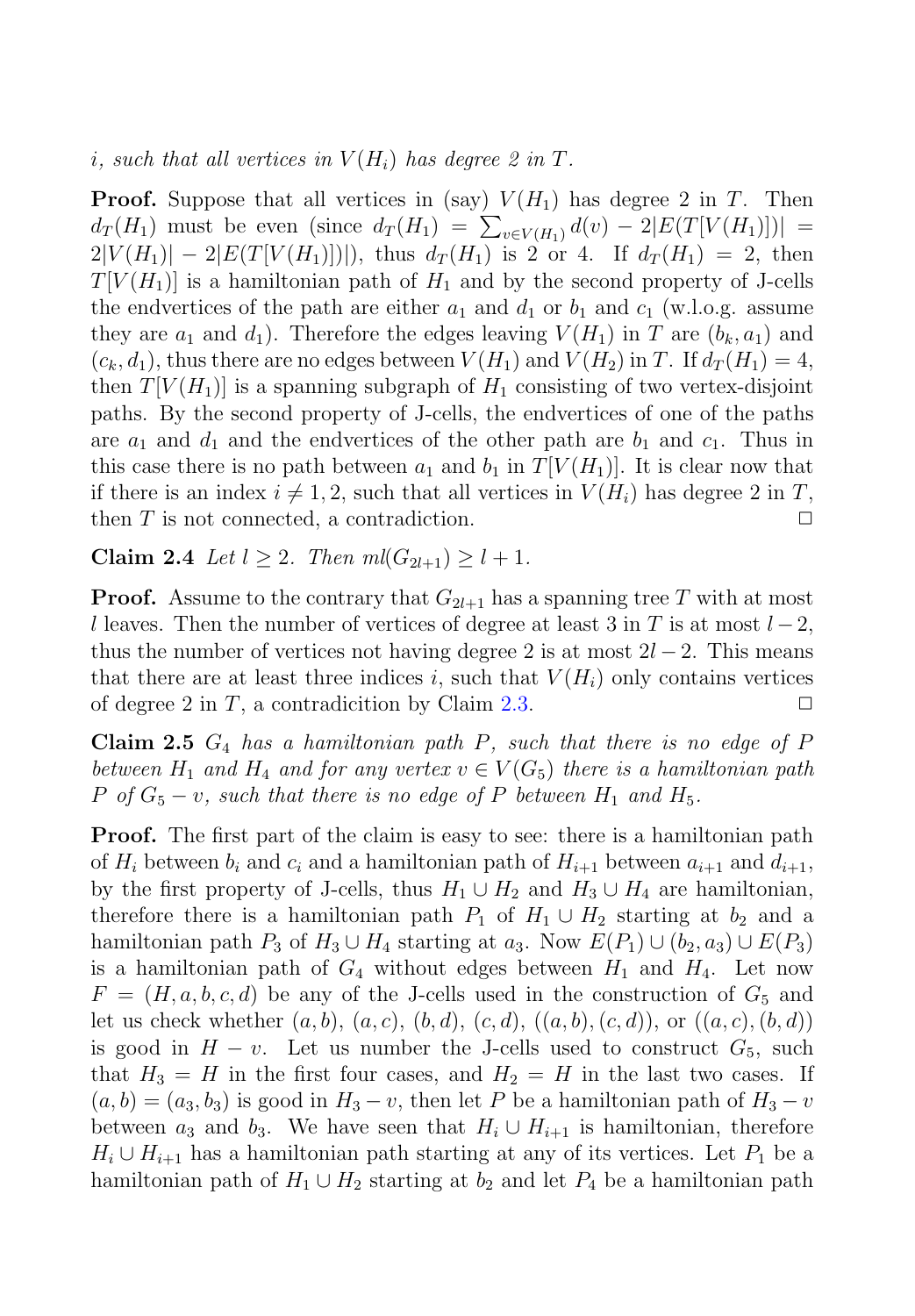of  $H_4 \cup H_5$  starting at  $a_4$ . Then  $E(P_1) \cup (b_2, a_3) \cup E(P) \cup (b_3, a_4) \cup E(P_4)$  is the edge set of a hamiltonian path of  $G_5 - v$  and does not contain any edges between  $H_1$  and  $H_5$ . The cases when  $(a, c)$ ,  $(b, d)$ , or  $(c, d)$  is good is dealt with similarly. If  $((a, b), (c, d)) = ((a_2, b_2), (c_2, d_2))$  is good in  $H_2 - v$ , then let Q be the union of the vertex-disjoint  $a - b$  and  $c - d$  paths that cover all vertices of  $H_2 - v$ . Let furthermore  $Q_1$  be a hamiltonian path between  $b_1$  and  $c_1$  in  $H_1$ , and  $Q_3$  be a hamiltonian path between  $d_3$  and either  $b_3$  or  $c_3$  (say w.l.o.g.  $b_3$ ) in  $G_3 - a_3$ .  $Q_1$  and  $Q_3$  exist since  $F_1$  and  $F_3$  are J-cells. Then  $E(Q_1) \cup (b_1, a_2) \cup (c_1, d_2) \cup E(Q) \cup (b_2, a_3) \cup (c_2, d_3) \cup E(Q_3) \cup (b_3, a_4) \cup E(P_4)$ is again the edge set of a hamiltonian path of  $G_5 - v$  that does not contain any edges between  $H_1$  and  $H_5$ . The case when  $((a, c), (b, d))$  is good is dealt with similarly.  $\Box$ 

**Theorem 2.6** For any  $v \in V(G_{4k+5})$  we have  $\mu(G_{4k+5} - v) = \mu(G_{4k+5}) - 1 =$  $k + 1$ , thus  $G_{4k+5}$  is path-critical for  $k \geq 1$ .

**Proof.** Let us denote  $G_{4k+5}[\cup_{i=n}^{m} V(H_i)]$  by  $G(n, m)$  for  $1 \leq n < m \leq 4k + 5$ . It is obvious that if  $n \neq 1$  or  $m \neq 4k + 5$ , then  $G(n, m)$  is isomorphic to some graph  $G_{m-n+1} - (b_{m-n+1}, a_1) - (c_{m-n+1}, d_1)$ , thus  $G(n, m)$  is traceable if  $m = n + 3$  and  $G(n, m) - v$  is traceable for any  $v \in G(n, m)$  if  $m = n + 4$  by Claim 2.5. Since  $G(1,4), G(5,8), \ldots, G(4k-3,4k)$  and  $G(4k+1,4k+5) - v$ are all traceable, the vertices of  $G_{4k+5} - v$  can be covered by  $k+1$  vertexdisjoint paths, that is  $\mu(G_{4k+5} - v) \leq k+1$  for any  $v \in V(G)$ . On the other hand, we show that  $\mu(G_{4k+5}) \geq k+2$ . Assume to the contrary that there are at most  $k+1$  vertex-disjoint paths that cover the vertices of  $G_{4k+5}$ . Since  $G_{4k+5}$  is connected, it is possible to add some (at most k, but it is irrelevant) edges to these paths to obtain a spanning tree of  $G_{4k+5}$  with at most  $2k + 2$  leaves. On the other hand, by Lemma 2.4, ml $(G_{4k+5}) \ge 2k+3$ , a contradiction. Since for any graph  $G, \mu(G) \leq \mu(G - v) + 1$  is obvious, we have  $k + 1 \leq \mu(G_{4k+5}) - 1 \leq \mu(G_{4k+5} - v) \leq k + 1$ , and the theorem is proved.  $\Box$ 

The graphs  $G_k$  possess some other interesting properties; these are omitted here, due to lack of space.

### **3 Arachnoid graphs**

Now it is not difficult to find non-traceable, non-hypotraceable, arachnoid graphs. Let  $G_k^j$  be the graph obtained from  $G_k$  by adding j new vertices  $u_1, u_2, \ldots, u_j$  and edges between  $u_i$  and every vertex of  $G_k$  to  $G_k$  for  $i =$  $1, 2, \ldots, j.$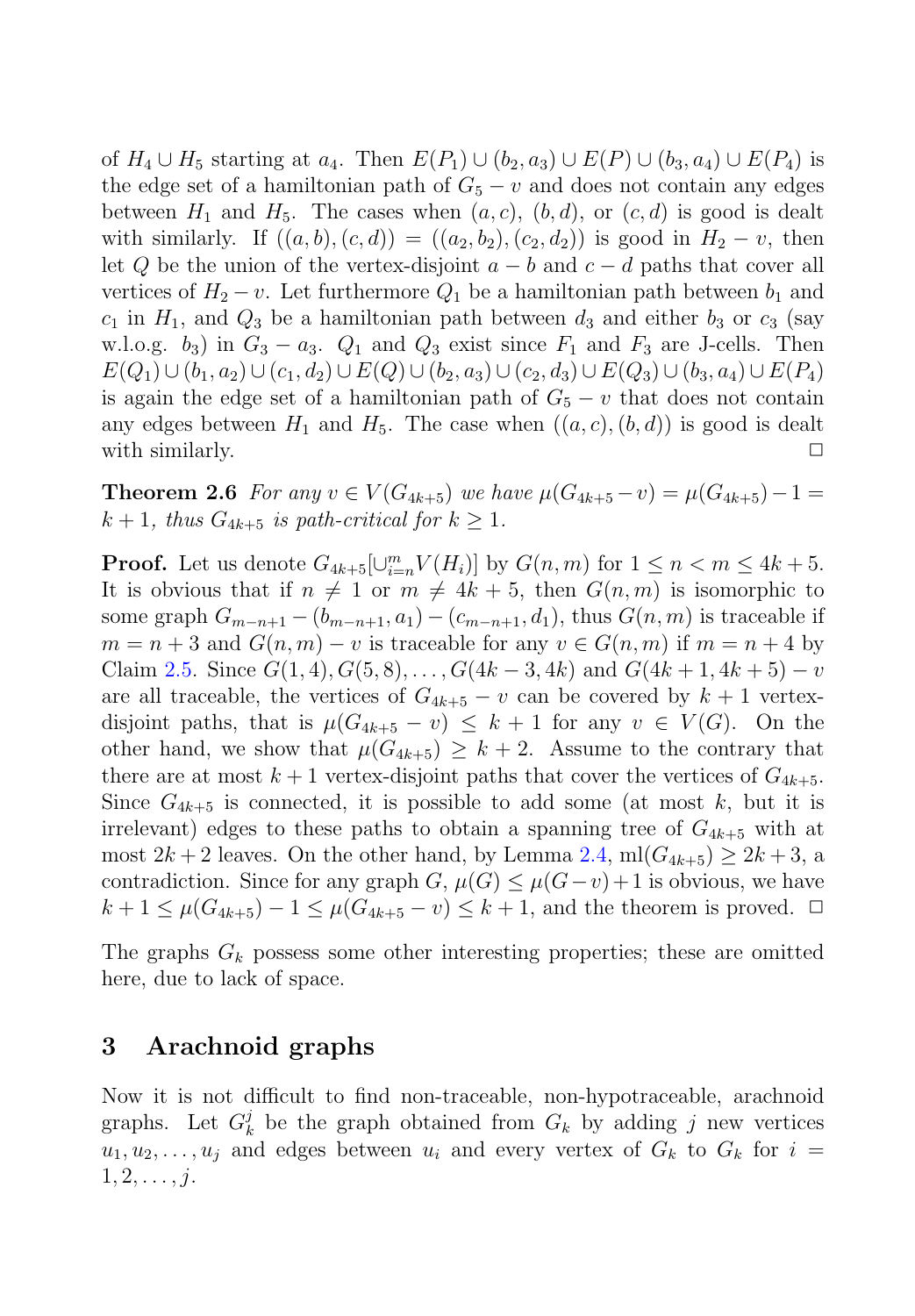**Theorem 3.1**  $G_{4k+5}^k$  is an arachnoid graph that is neither traceable, nor hypotraceable for any  $k > 1$ .

**Proof.** Let  $G = G_{4k+5}^k$ . We have to show that for any  $w \in V(G)$ , G has a spanning spider centred at w. Let v be a neighbour of w, such that  $v \in G_{4k+5}$ (such a v clearly exists). Now by Theorem 2.6, the vertices of  $G_{4k+5} - v$  can be covered by  $k + 1$  vertex-disjoint paths, thus using the vertices  $u_1, \ldots, u_k$ (that are all connected to all vertices of  $G_{4k+5}$ ) a hamiltonian path of  $G - v$ is easy to obtain. Now by adding the edge  $(v, w)$  to this path we obtain a spanning spider of  $G$  centred at  $w$ , therefore  $G$  is arachnoid, indeed.

Now we show that  $G$  is not traceable. Assume to the contrary that there exists a hamiltonian path P of G and let us delete the vertices  $u_1, \ldots, u_k$  from P. We obtain at most  $k+1$  vertex-disjoint paths, such that they cover the vertices of  $G_{4k+5}$ , which is a contradiction, by Theorem 2.6.

Finally, we have to show that  $G$  is not hypotraceable. It is easy to see that  $G-u_i$  is not traceable, the proof is the same as the proof of the non-traceablity of G (by deleting the  $u_i$ 's we would obtain at most k paths, instead of at most  $k + 1$ ).

It is easy to see that adding any edges between the  $u_i$ 's does not make the graph either traceable or hypotraceable (while the arachnoid property is obviously preserved), therefore we can obtain a non-traceable, non-hypotraceable, arachnoid graph that contains any prescribed graph  $H$  as an induced subgraph.

Gargano et al. also proposed the more general problem whether there exist arachnoid graphs containing a vertex  $v$ , such that  $v$  is the center of only spanning spiders S, for which  $d_S(v) \geq 4$ . This question is still open. Now that we have seen new arachnoid graphs, it is worth asking whether there are arachnoid graphs containing several vertices  $v$ , such that  $v$  is the center of only spanning spiders S, for which  $d_S(v) \geq d$  for some fixed  $d \geq 4$ .

## **References**

- [1] Gallai, T. *On directed paths and circuits*, in: "Theory of Graphs", P. Erd˝os and G. Katona (Editors), Academic Press, New York (1968), 115–118.
- [2] Gargano, L., M. Hammar, P.Hell, L. Stacho, and U. Vaccaro, *Spanning spiders and light-splitting switches*, Discrete Mathematics **285** (2004), 83–95. (Earlier versions: Gargano, L., P. Hell, L. Stacho, and U. Vaccaro, *Spanning trees*